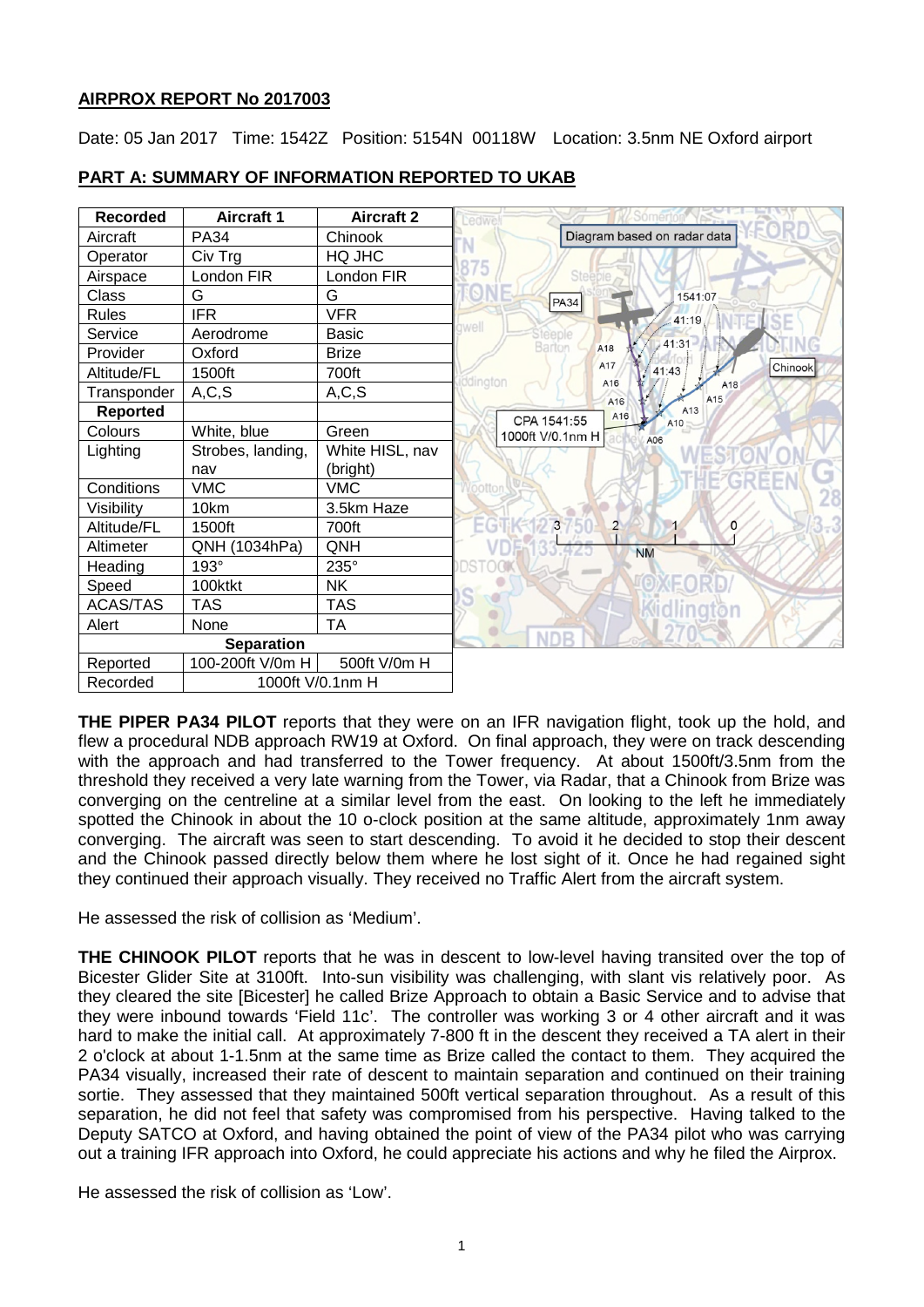**THE OXFORD AERODROME CONTROLLER** reports that the PA34 pilot made initial contact on his frequency at about 6nm whilst on the final approach track of the NDB(L)/DME RW19 procedure. When the PA34 pilot was at about 4nm final he observed an aircraft on the Aerodrome Traffic Monitor (ATM) to the east of the PA34 on a track converging with them in a south-westerly direction. He observed the aircraft almost immediately from the Visual Control Room (VCR), a Chinook, which at the time was at about 2000ft. He passed Traffic Information to the PA34 pilot and, although he mistakenly called the traffic as being in the pilot's 3 o'clock instead of 9 o'clock, the pilot reported visual within about 5 seconds. The Oxford Radar controller and he telephoned at the same time to inform each other about the Chinook. The Radar controller 'conferenced' him into a telephone call they were receiving from RAF Brize Norton, who were also informing them about the Chinook. The Chinook descended throughout and passed at low-level beneath the PA34 when they were about 2nm final. Shortly after the PA34 pilot reported visual, he offered the option for them to break off their approach. The PA34 pilot stated that they intended to maintain level flight while the Chinook descended beneath them. The pilot of the PA34 made no further comment about the incident on the RT. He estimated the minimum separation between the two aircraft to be 500ft at between 0.5-1nm, while the Chinook was still east of the PA34 and descending.

**THE BRIZE RADAR CONTROLLER** stated that the Airprox was notified to him one week after the incident occurred. His memory of the event was not clear, and his report contained only what he could recall. He was working with the Zone and Director frequencies. He was called by the Chinook pilot, who requested a Basic Service and a transit of the Brize Control Zone (CTR). The pilot had mentioned a field, but he could not recall if it had climbed out of low-level. Having asked the pilot to squawk he had noticed that he was in the Oxford approach lane. He attempted to call Oxford on the landline marked 'Oxford'. At the same time, the Switchboard (SWB) line was ringing; he explained that this could be anyone calling the Radar console and he ignored this line whilst waiting for Oxford. He called the Oxford inbound traffic to the Chinook pilot because he believed that there was a risk of collision. He later found out that the SWB line was in fact Oxford ATC trying to call him. Because they did not use the line marked 'Oxford' he did not prioritise their call. Once the aircraft was clear of the Oxford approach lane he gave the pilot a clearance to cross the Zone on a reverse C-D crossing.

He perceived the severity of the incident as 'Low'.

**THE BRIZE SUPERVISOR** reports that he saw the Radar/Zone controller call the Oxford inbound traffic to the Chinook pilot and try to call Oxford on the landline as soon as he realised which aircraft it was (squawk applied). After the event the Oxford Supervisor called but he did not recall him mentioning an Airprox. A few telephone exchanges occurred between Brize, Oxford and Benson and it was established that the Chinook pilot had free-called Brize. In his opinion the Radar/Zone controller reacted quickly and in the best possible way.

# **Factual Background**

The weather at Oxford was recorded as follows:

EGTK 051520Z 00000KT CAVOK 03/00 Q1034=

#### **Analysis and Investigation**

#### **CAA ATSI**

The PA34, (transponding 4501), pilot had been receiving a Traffic Service from Oxford Radar whilst flying a procedural NDB approach to RW19 at Oxford. He had been transferred to Oxford Tower after the aircraft had reported the base turn complete. The Chinook, (initially transponding 3620, (RAF Benson)), had been visible for some time prior to this and observed to be maintaining 3500ft on a west-north-westerly track. The Chinook was then observed to commence a descent at 1539:50 (Figure 1).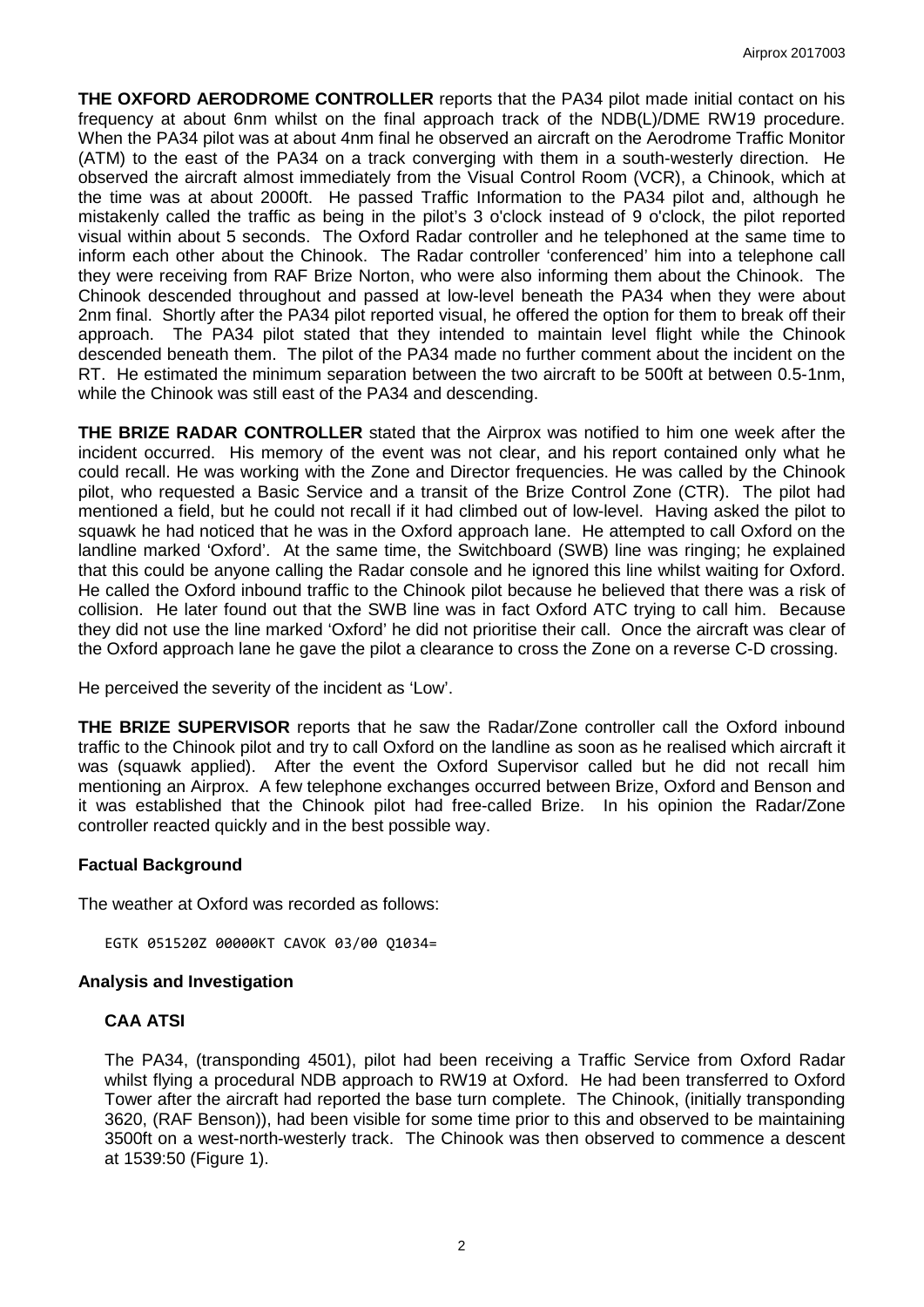





The PA34 pilot reported on the Oxford Tower frequency at 1540:08 (Figure 2). At 1540:45 the Chinook transponder code changed to 3707 (RAF Brize Norton). At 1541:06 the Aerodrome controller observed the Chinook, initially on the ATM and subsequently visually from the VCR, to be converging with the PA34, and passed Traffic Information (Figure 3).



At 1541:20 the PA34 pilot reported becoming visual with the Chinook (Figure 4).

The Aerodrome controller asked if the PA34 pilot wished to break-off the approach, but this was declined by the PA34 pilot, who stated their intention was to maintain their current level, as the Chinook was passing beneath them.

(CPA took place at 1541:55 with the aircraft separated by <0.1nm laterally and 1000ft vertically (Figure 5).



Figure 5– 1541:55.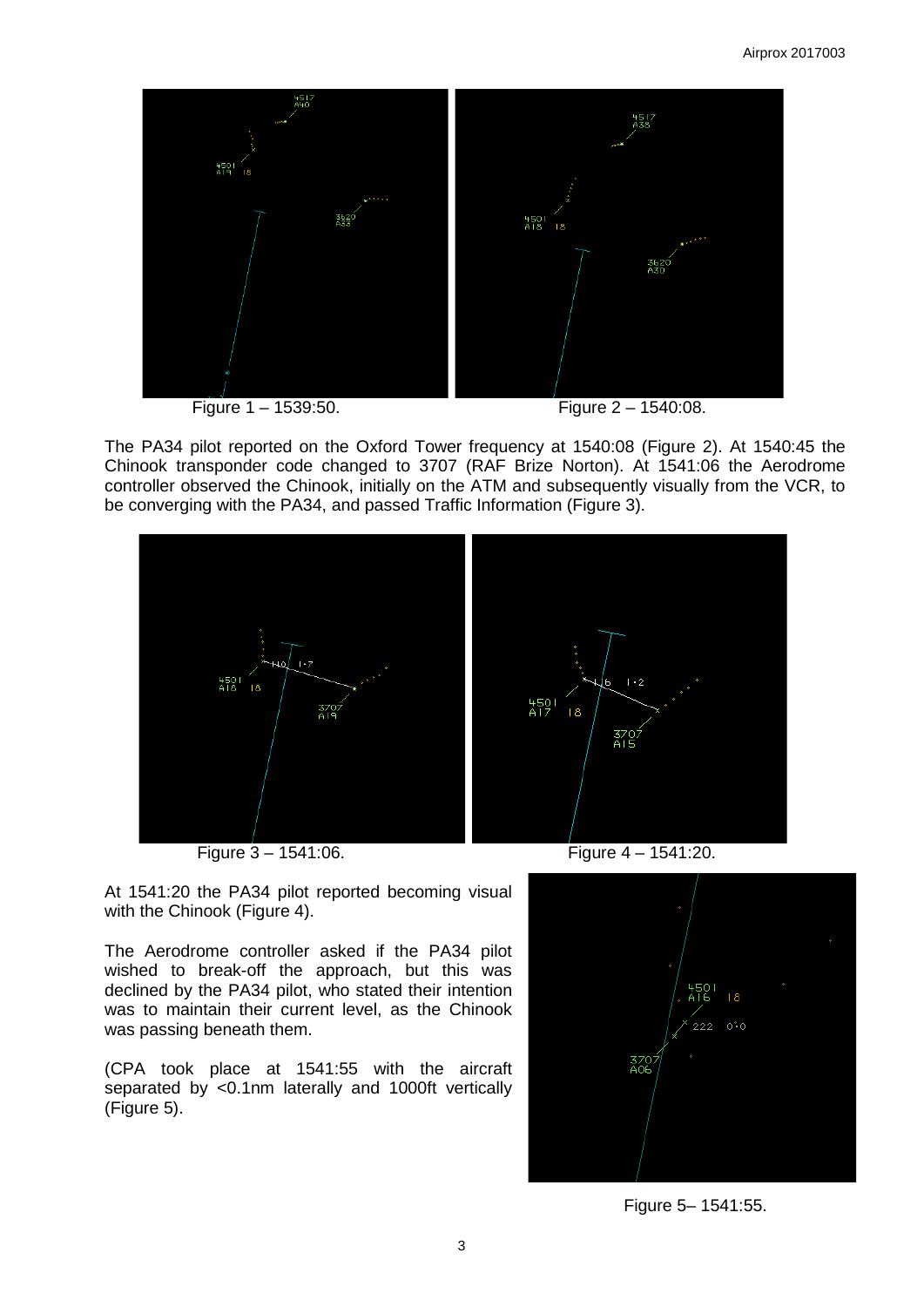The Oxford Radar controller was a trainee under supervision by an On the Job Training Instructor (OJTI) and both had been monitoring the movement of the Chinook. Due to its profile and level in the time period prior to the PA34 pilot being transferred to Oxford Tower, neither controller considered the Chinook to be pertinent traffic. They admitted in their report to there being a degree of complacency, as the aircraft was apparently receiving a service from Benson ATC, as indicated by its transponder code.

Although the Traffic Information passed by the Oxford Aerodrome controller was not wholly accurate, with the controller admitting in his report that he had referenced the Chinook as being in the PA34's 3 o'clock rather than its 9 o'clock, it still assisted the PA34 pilot in visually acquiring the Chinook.

At the time that the Aerodrome controller was passing the Traffic Information, the Brize Norton Radar controller had been attempting to contact Oxford. This attempt had not been successful, but the Oxford Radar controller had also been trying to contact Brize Norton at the same time, and so contact was finally established at 1541:10, with the Brize Norton controller reporting that the Chinook had just appeared on their radar. The Brize Norton controller then went on to pass Traffic Information to the Chinook pilot on the PA34 whilst still on the telephone to Oxford. The Oxford Radar controller took the opportunity to ring the Aerodrome controller to have them pass Traffic Information to the PA34 pilot on the Chinook. However, the Aerodrome controller had already done so, effectively some 40 seconds earlier.

The Airprox took place in Class G airspace where ultimately pilots are responsible for their own separation.

### **Military ATM**

Portions of the tape transcripts between the Brize Zone controller and the Chinook pilot are reproduced below:

| <b>From</b>                            | To                       | <b>Speech Transcription</b>                                                                                                                                                                                                | <b>Time</b> | <b>Remarks</b>                                                |
|----------------------------------------|--------------------------|----------------------------------------------------------------------------------------------------------------------------------------------------------------------------------------------------------------------------|-------------|---------------------------------------------------------------|
| Chinook                                | <b>Brize Zone</b>        | Brize Zone good afternoon [Chinook C/S] Basic<br>Service                                                                                                                                                                   | 15:40:15    |                                                               |
| Brize Zone                             | Chinook                  | [Chinook C/S] Brize Zone good afternoon squawk<br>three seven zero one pass your message                                                                                                                                   | 15:40:21    |                                                               |
| Chinook                                | <b>Brize Zone</b>        | [Chinook C/S] squawking three seven zero one<br>approximately eight miles to the north east of<br>Oxford descending to low level to route inbound to<br>field eleven charlie for a reverse charlie delta back<br>to Benson | 15:40:31    |                                                               |
| <b>Brize Zone</b>                      | Chinook                  | [Chinook C/S] roger reset squawk three seven zero<br>seven just confirm aircraft type and altitude Brize<br>QNH one zero three four                                                                                        | 15:40:44    |                                                               |
| $\overline{\phantom{0}}$               | <b>Brize</b><br>Approach | Brize Approach Brize Approach                                                                                                                                                                                              | 15:40:51    | Landline                                                      |
| Chinook                                | Brize Zone               | [Chinook C/S] is a C H forty seven and just passing<br>one thousand eight hundred feet one zero three<br>four squawking three seven zero seven.                                                                            | 15:40:56    | Unintelligible                                                |
| R44<br>[Not<br>involved in<br>Airprox] | <b>Brize Zone</b>        | Brize helicopter [R44 C/S] good afternoon                                                                                                                                                                                  | 15:41:05    |                                                               |
| Oxford                                 | <b>Brize</b><br>Approach | ??                                                                                                                                                                                                                         | 15:41:05    | Landline<br>unintelligible<br>Overlapping R44<br>transmission |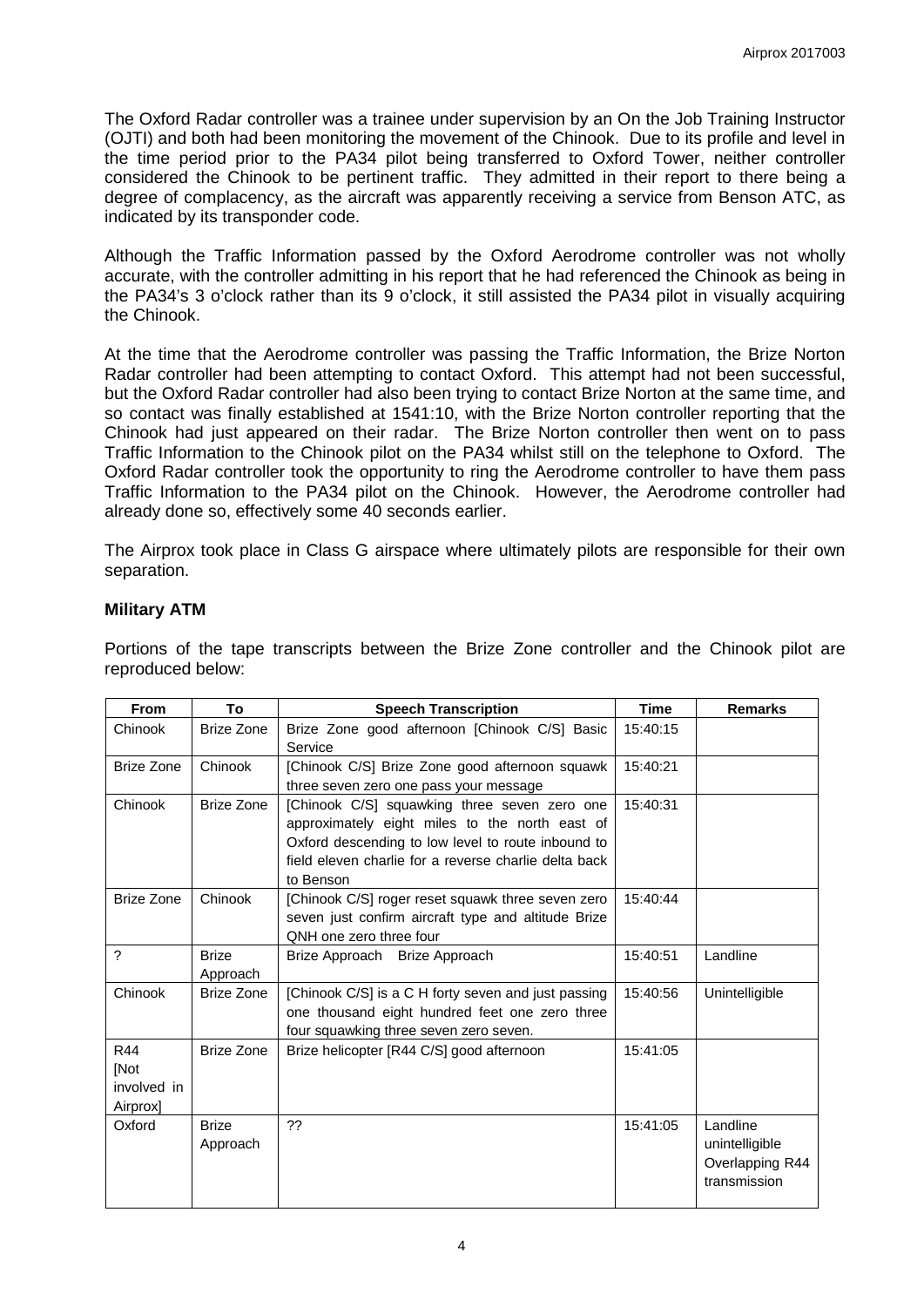| <b>From</b>       | To                | <b>Speech Transcription</b>                           | <b>Time</b> | <b>Remarks</b>                |
|-------------------|-------------------|-------------------------------------------------------|-------------|-------------------------------|
| <b>Brize</b>      | Oxford            | Brize Approach Traffic information                    | 15:41:07    | Landline                      |
| Approach          |                   |                                                       |             |                               |
| Oxford            | <b>Brize</b>      | Three seven zero seven what was? intentions on        | 15:41:09    | Landline                      |
|                   | Approach          | him                                                   |             | unintelligible                |
| <b>Brize</b>      | Oxford            | Affirm he's just popped up err I have him at altitude | 15:41:11    | Landline                      |
| Approach          |                   | err two thou one thousand five hundred feet           |             |                               |
|                   |                   | descending err he's routing field eleven then a       |             |                               |
|                   |                   | reverse charlie delta cross                           |             |                               |
| <b>Brize Zone</b> | Chinook           | [Similar but incorrect Chinook C/S] traffic right two | 15:41:21    |                               |
|                   |                   | o' clock one mile converging indicating two hundred   |             |                               |
|                   |                   | feet above.                                           |             |                               |
| Oxford            | <b>Brize</b>      | ?????                                                 | 15:41:25    | Landline                      |
|                   | Approach          |                                                       |             | unintelligible                |
| Chinook           | <b>Brize Zone</b> | Err [Chinook C/S] is visual with that traffic         | 15:41:26    |                               |
| Oxford            | Oxford            | ??? Hi Tower err can you just tell three six there's  | 15:41:28    | Landline                      |
|                   | Tower             | traffic to his left hand side half a mile twelve      |             | unintelligible                |
|                   |                   | hundred feet working Brize just popped up             |             |                               |
| Oxford            | Oxford<br>Tower   | Roger??                                               | 15:41:36    | Landline                      |
| R44               | <b>Brize Zone</b> | Helicopter [R44 C/S]???                               | 15:41:38    | unintelligible<br>Overlapping |
|                   |                   |                                                       |             | landline                      |
|                   |                   |                                                       |             | conversation                  |
| <b>Brize</b>      | Oxford            | ?? might have err might have been speaking on the     | 15:41:39    | Landline                      |
| Approach          | Radar             | back box and clearly hasn't                           |             | unintelligible                |
| <b>Brize</b>      | Chinook           | [Similar Chinook C/S] you are under a Basic           | 15:42:18    |                               |
| Approach          |                   | Service                                               |             |                               |
| Chinook           | <b>Brize</b>      | Basic service [Chinook C/S]                           | 15:42:21    |                               |
|                   | Approach          |                                                       |             |                               |
| <b>Brize</b>      | Chinook           | Confirm call sign is it [Chinook C/S] or [Similar     | 15:42:24    |                               |
| Approach          |                   | Chinook C/S]                                          |             |                               |
| Chinook           | <b>Brize</b>      | [Chinook C/S]                                         | 15:42:28    |                               |
|                   | Approach          |                                                       |             |                               |
| <b>Brize</b>      | Chinook           | [Chinook C/S] roger                                   | 15:42:30    |                               |
| Approach          |                   |                                                       |             |                               |

The radar analysis shows the relative positions of the PA34 and the Chinook at pertinent times. The radar utilised was the Bovingdon, therefore does not represent the picture seen by the Brize Zone controller.

At 15:40:15 (Figure 6), the Chinook pilot first called Brize Zone requesting a Basic Service. He was instructed to squawk 3701.



Figure 6: Geometry at 15:40:15 (PA34 4501; Chinook 3620).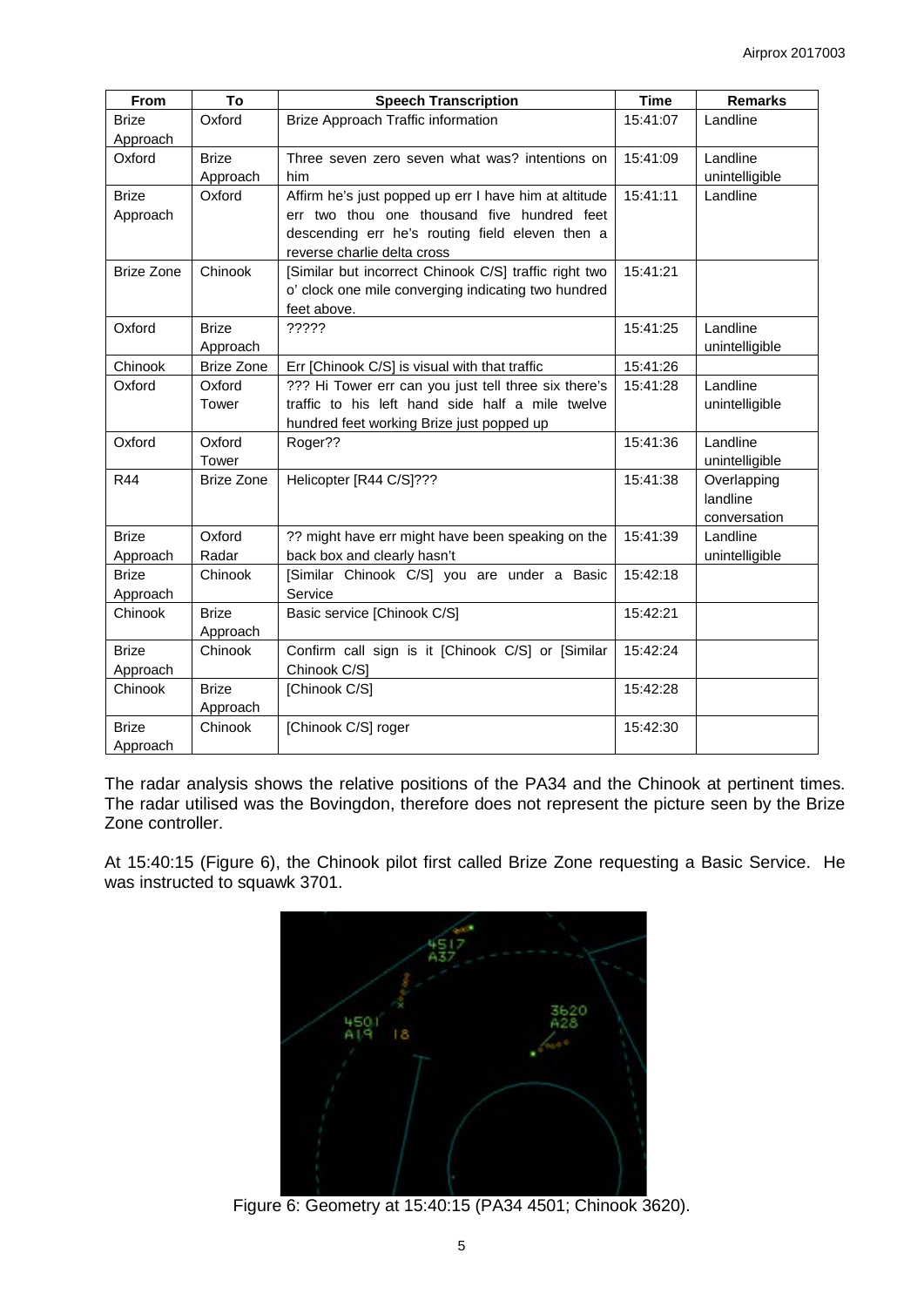At 15:40:37 (Figure 7), the Chinook's SSR changed to 3701 part-way through the pilot's transmission of route and intentions. Once the Brize Zone controller knew the intentions, the Chinook pilot was asked to reset squawk to 3707.



Figure 7: Geometry at 15:40:37 (PA34 4501; Chinook 3707).

At 15:41:21 (Figure 8), the Brize Zone controller passed Traffic Information to the Chinook pilot on traffic right, 2 o'clock, 1nm, converging, indicating 200ft above. The incorrect call sign was used; however, the pilot reported that he was visual with the traffic.



Figure 8: Geometry at 15:41:21 (PA34 4501; Chinook 3707).

At 15:41:53 (Figure 9), the 2 aircraft were at CPA of 0.1nm horizontally and 800ft vertically. It was another minute before the Brize Zone controller agreed a type of service with the Chinook pilot.



Figure 9: Geometry at 15:41:53 (PA34 4501; Chinook 3707).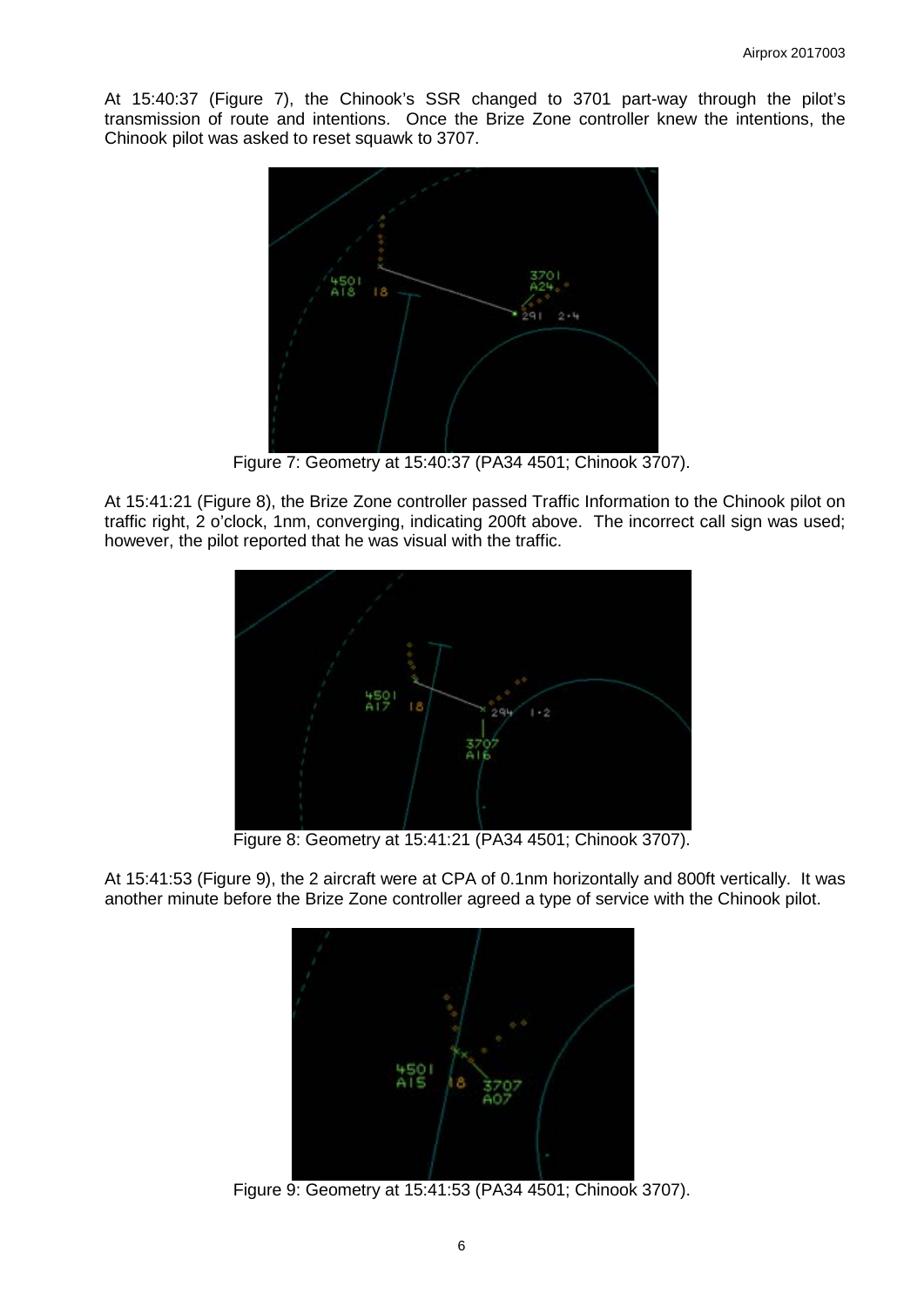Due to the time between the occurrence and the controller being notified, his recollection of the event was not clear. He reported that he was operating bandboxed, additionally carrying out the Approach and Director tasks, when the Chinook called up for a Basic Service and transit of the Brize CTR. Once a squawk was applied, he noticed that the aircraft was in the Oxford approach lane. He attempted to call Oxford ATC by direct landline, ignoring the ringing 'SWB' line, which could be any external number, and passed Traffic Information to the Chinook pilot as he believed there to be risk of collision. It was subsequently found that Oxford ATC had been calling, but not on the direct line, hence their call was not recognised or prioritised.

The time between the Chinook pilot squawking 3701, with position report, and the Airprox was just over one minute; therefore, the Brize Zone controller had very little time to assimilate the information and act upon it. Traffic Information was passed in accordance with CAP 774 because the controller believed there was a risk of collision; the Chinook pilot was visual with the PA34.

The Brize Zone controller's attempts to contact Oxford ATC were above the requirement and demonstrated good teamwork. Direct landlines are provided to facilitate efficient communications with adjacent agencies; in particular, they can be answered on any console, enabling another controller or the Supervisor to intervene, whereas the SWB line used could only be answered by the specific console targeted. Unfortunately, the 'crossed' calls meant that Traffic Information could not be passed to Oxford ATC.

Although there was no DASOR, nor associated transcripts from Benson ATC, subsequent enquiry found that the Benson Approach controller had fairly high workload, working bandboxed as Director with traffic in the Radar Training Circuit (RTC). The Chinook was on the Approach frequency (but not being actively monitored) when the pilot stated that the aircraft would be leaving the LFA to the north. Nothing further was heard for approximately 25 minutes, at which stage the Chinook pilot reported being north of Bicester and changing en route. Free-calling from Benson to Brize Zone while on a course to cross the Oxford approach lane was perhaps not wise when a handover would have facilitated a continuous service or the traffic could have been transferred to Oxford ATC. However, it is Class G airspace and, at the time of the transfer, the Chinook was approximately 1000ft above the Oxford inbound traffic.

#### **UKAB Secretariat**

The PA34 and Chinook pilots shared an equal responsibility for collision avoidance and not to operate in such proximity to other aircraft as to create a collision hazard. Because the incident geometry is considered as converging then the Chinook pilot was required to give way to the PA34<sup>[1](#page-6-0)</sup>, which he did. An aircraft operated on or in the vicinity of an aerodrome shall conform with or avoid the pattern of traffic formed by other aircraft in operation<sup>[2](#page-6-1)</sup>.

#### The UK AIP[3](#page-6-2) states:

*Aerodromes located outside Controlled Airspace, for which Instrument Approach Procedures (IAP) are published, are identified by a 'cone' symbol on the Aeronautical Charts ICAO Scale 1: 500 000 United Kingdom and the Topographical Air Charts of the United Kingdom Scale 1:250 000. Portrayal on these charts is provided in order to assist pilots of VFR flights to avoid confliction with IFR traffic at these aerodromes. Pilots are urged to take this information into account in their pre-flight planning.*

Oxford is marked on the civil aeronautical charts with these symbols for both runways as shown in Figure 10 below.

 $\overline{\phantom{a}}$ 

<span id="page-6-0"></span><sup>1</sup> SERA.3210 Right-of-way (c)(2) Converging.

<span id="page-6-1"></span><sup>2</sup> SERA.3225 Operation on and in the Vicinity of an Aerodrome.

<span id="page-6-2"></span><sup>3</sup> ENR 1.5-4 (28 May 2015) ENR 1.5 HOLDING, APPROACH AND DEPARTURE PROCEDURES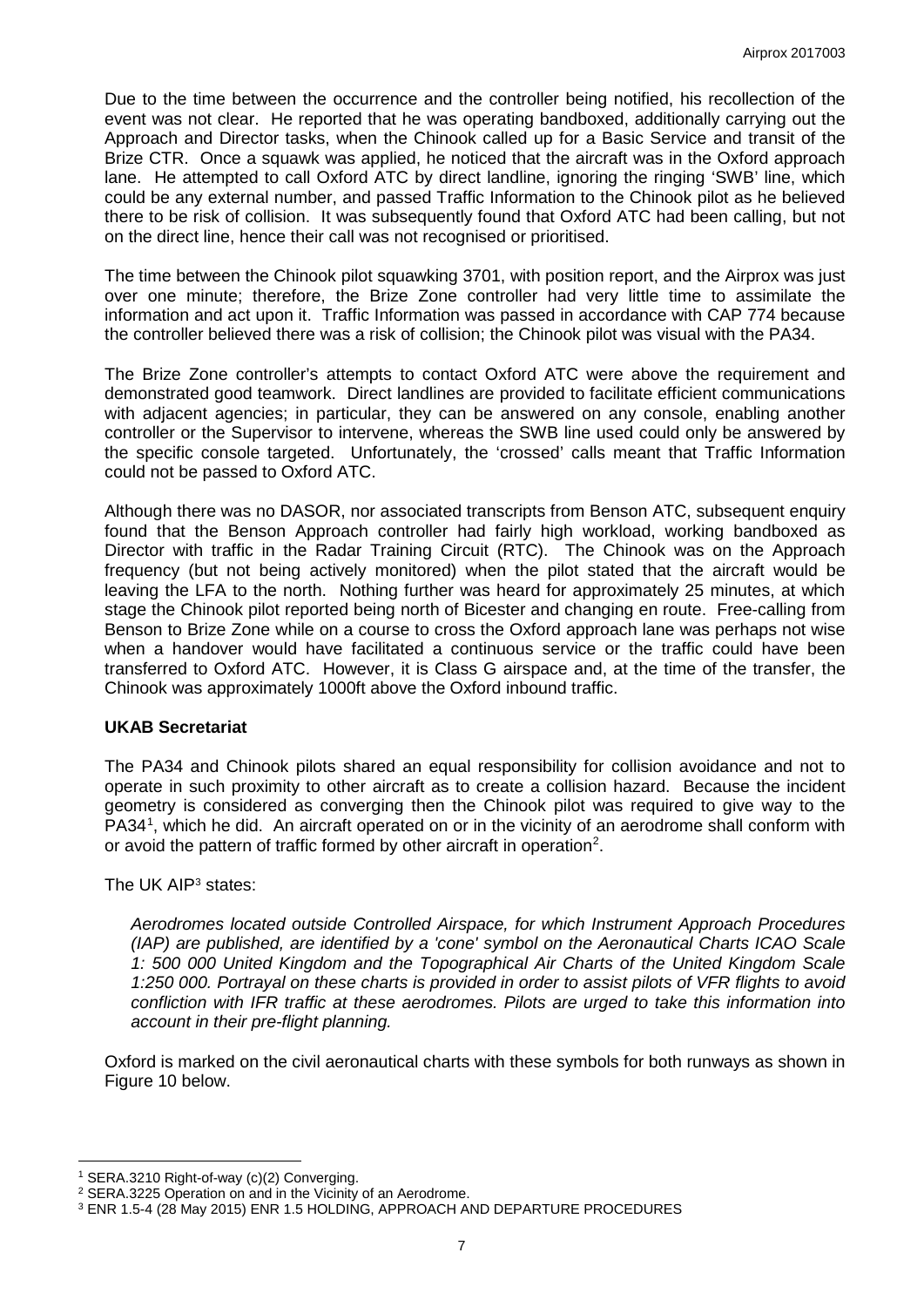### **Comments**

**THE PA34 OPERATING COMPANY** reports that this conflict occurred in Class G airspace outside the Oxford ATZ whilst the PA34 pilot was conducting a practice instrument approach onto RW19 and had been transferred from Approach to the Tower frequency. Although the student under training in the left-hand seat was wearing an instrument hood, VMC prevailed and, in addition to the instructor in the right-hand seat, a rear-seat student observer was present, who could also assist with look-out. The aircraft was also equipped with a Traffic Advisory System (TAS), which should provide warning of conflict with transponding aircraft. In the event, the action of the Oxford Aerodrome controller to alert the crew of the PA34 to the manoeuvring of the Chinook helicopter proved to be the most effective 'safety barrier'. Cued by this warning (which originated from radar-equipped ATC staff in Approach), the instructor gained visual contact with the helicopter, took control and arrested the rate of descent, allowing the descending helicopter to pass (almost directly) beneath. Neither unaided look-out nor TAS had proved to be effective safety barriers on this occasion. They understood from subsequent discussion with Oxford ATC that the Chinook was squawking, so it is not clear why no TAS alert was triggered. (A TAS functional test is part of the standard post-start checks on the PA34 and the crew reported that this equipment was generating Traffic Information earlier in the sortie so they are investigating this aspect further.) Although the conflict occurred outside the ATZ, the PA34 was effectively flying down the 'feathered arrow' which is marked on civil aeronautical charts to show the presence of an Instrument Approach Procedure at this busy commercial training airfield. This occurrence reinforces the need for an effective look-out even during the busy training phase of an instrument approach and will be used as an example during their safety management training. Further to their initial internal investigation into the circumstances of the occurrence at reference, additional information has come to light regarding awareness of the presence of Instrument Approach Procedures (IAP) here at Oxford. Unlike the UK CAA 500,000 VFR charts, it seems the military equivalents (screenshots attached of both 250,000 (Figure 11) and 500,000 (Figure 12) scale military charts) do not depict the presence of an IAP using something equivalent to the 'feathered arrow' symbol used on the CAA charts. Obviously, something like this would improve military aircrews' awareness of the presence of an instrument procedure in Class G airspace. They understood that when this issue had been raised in the past a decision was made not to do this on military charts in order to reduce clutter. They believe, as further investigation of this incident may show, that there would now be merit in reconsidering the safety management value of such chart-marking as an additional 'barrier' particularly for depiction on military charts of civil training aerodromes in Class G airspace where intense instrument training takes place in all weathers.



Figure 10 CAA 1:500,000 chart Figure 11 Mil 1:250,000 chart Figure 12 Mil 1:500,000 chart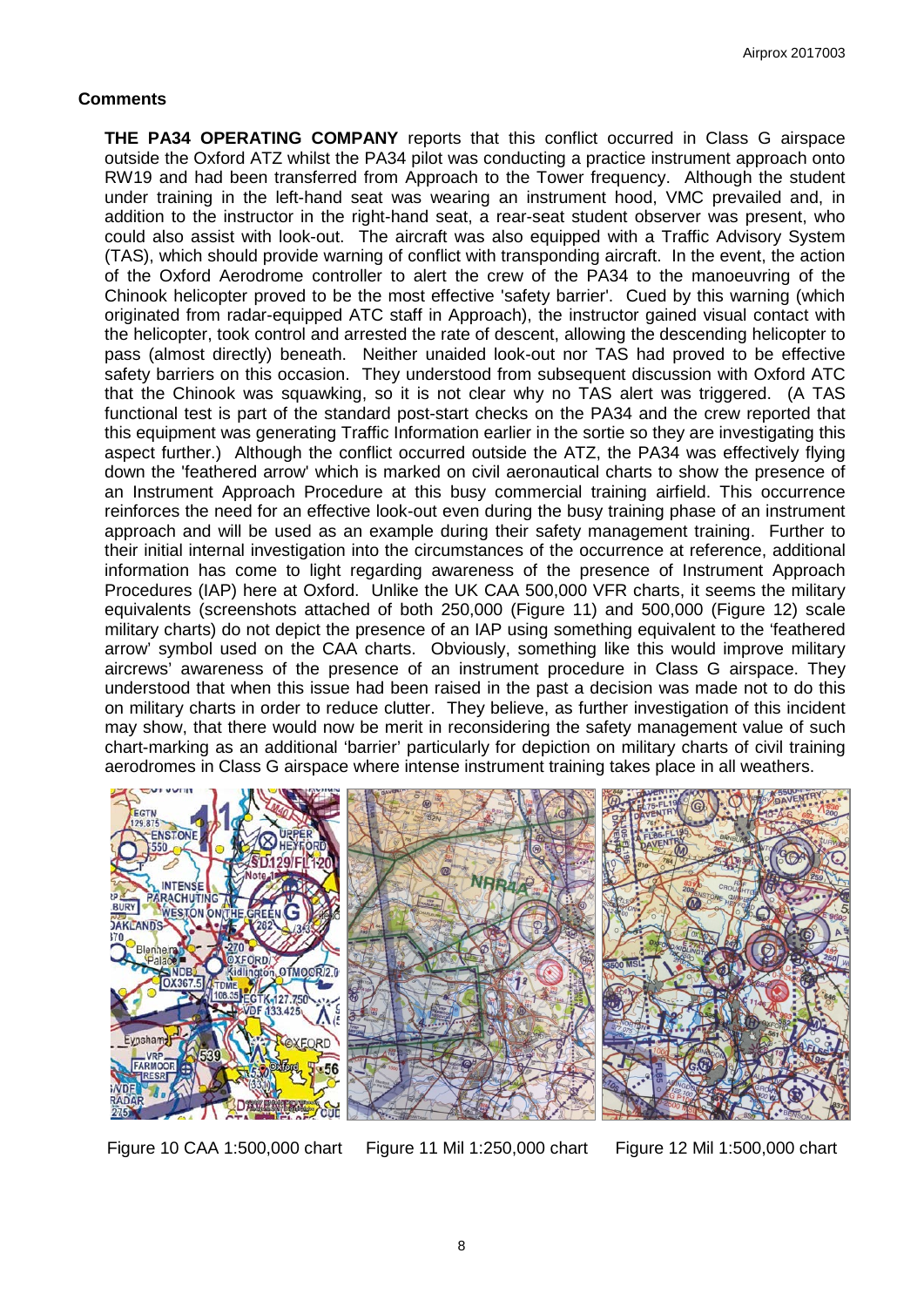# **JHC**

It is incumbent on all parties to understand their responsibilities when operating in different classes of Airspace. On this occasion, both pilots were flying in Class G and therefore both were responsible for separation. However, it is also incumbent on crews to be cognisant of where they are manoeuvring in respect to other ATC operations. Particular attention is required when planning flights that pass close to ATZs as crews should be mindful of the potential to conflict with Instrument patterns; particularly procedural patterns that are displaced from the ATZ. It is understood that Military charts are cluttered and as such instrument approach lanes have been removed so therefore extra vigilance is required by our crews when conducting flights in these areas. Unfortunately, the Chinook flew too close to a published instrument approach, which then brought about the confliction. It is reassuring that the JHC aircraft's TAS equipment operated effectively and the crew were made aware of the other aircraft and thus could take avoiding action. However, the same cannot be said for the PA34, who because of their [possibly] unserviceable equipment had to rely on the Traffic Information provided by the ATC Unit at Oxford, which proved successful. Coordination of airspace in such a congested area is always difficult and crews rely heavily on the sound cooperation between neighbouring units, in this instance the attempt was made but perhaps not as effectively as it could have been.

# **Summary**

An Airprox was reported when a PA34 and a Chinook flew into proximity at 1542 on Thursday 5<sup>th</sup> January 2017. The PA34 pilot, in receipt of an Aerodrome Service, was carrying out a practice NDB approach to RW19 at Oxford under IFR in VMC. The Chinook pilot was were operating under VFR in VMC, in receipt of a Basic Service from Brize. The PA34 pilot was given Traffic Information about the Chinook and obtained visual contact at about 1nm. The Chinook pilot obtained a TA at about 1- 1.5nm and then obtained visual contact.

### **PART B: SUMMARY OF THE BOARD'S DISCUSSIONS**

Information available included reports from both pilots, the controllers concerned, area radar recordings and reports from the appropriate ATC and operating authorities.

The Board first began by discussing the actions of the Chinook pilot. They noted that he was routeing VFR, under VMC, overflying the Bicester area to operate in a field near Brize. The Board was advised that the run-in for this position started near the north-west corner of the Oxford ATZ. At the time of the Airprox, which had occurred 3.5nm north-east of Oxford airport, the Chinook pilot was in receipt of a Basic Service from Brize. The Board members considered that, in view of the flight operating close to Oxford's airspace, it would have been prudent for the Chinook pilot to have been in receipt of a service from Oxford. However, if this had not been possible because of his task, a courtesy call on his second radio would at least have alerted Oxford ATC to his presence, even if this call had been made at an early stage, for example as the Chinook was passing Bicester. This action was thought to be especially pertinent given that the Chinook was routeing towards the active Instrument Approach path to RW19. The Board considered that the fact that the Chinook pilot flew towards the Oxford Approach path without calling Oxford ATC was therefore a contributory factor to the Airprox. A military member commented that the pre-brief for the flight should have addressed the fact that the Chinook was routeing close to Oxford and potentially towards an Instrument Approach; he would have expected appropriate mitigations to have been addressed at that stage. Notwithstanding, members noted that the Chinook pilot received a TA on the PA34 at a range of 1- 1.5nm, about the same time that the Brize controller had passed him Traffic Information. He had obtained visual contact and had descended to pass underneath the PA34.

The PA34 pilot, operating under IFR in VMC, was carrying out an NDB approach to RW19 at Oxford and, at the time of the Airprox, was in receipt of an Aerodrome Control Service. The Aerodrome controller, becoming visually aware of the Chinook converging with the PA34, issued Traffic Information to the PA34 pilot. Although he passed the relative position of the Chinook incorrectly, the PA34 pilot was able to acquire visual contact with the helicopter. The Board considered that the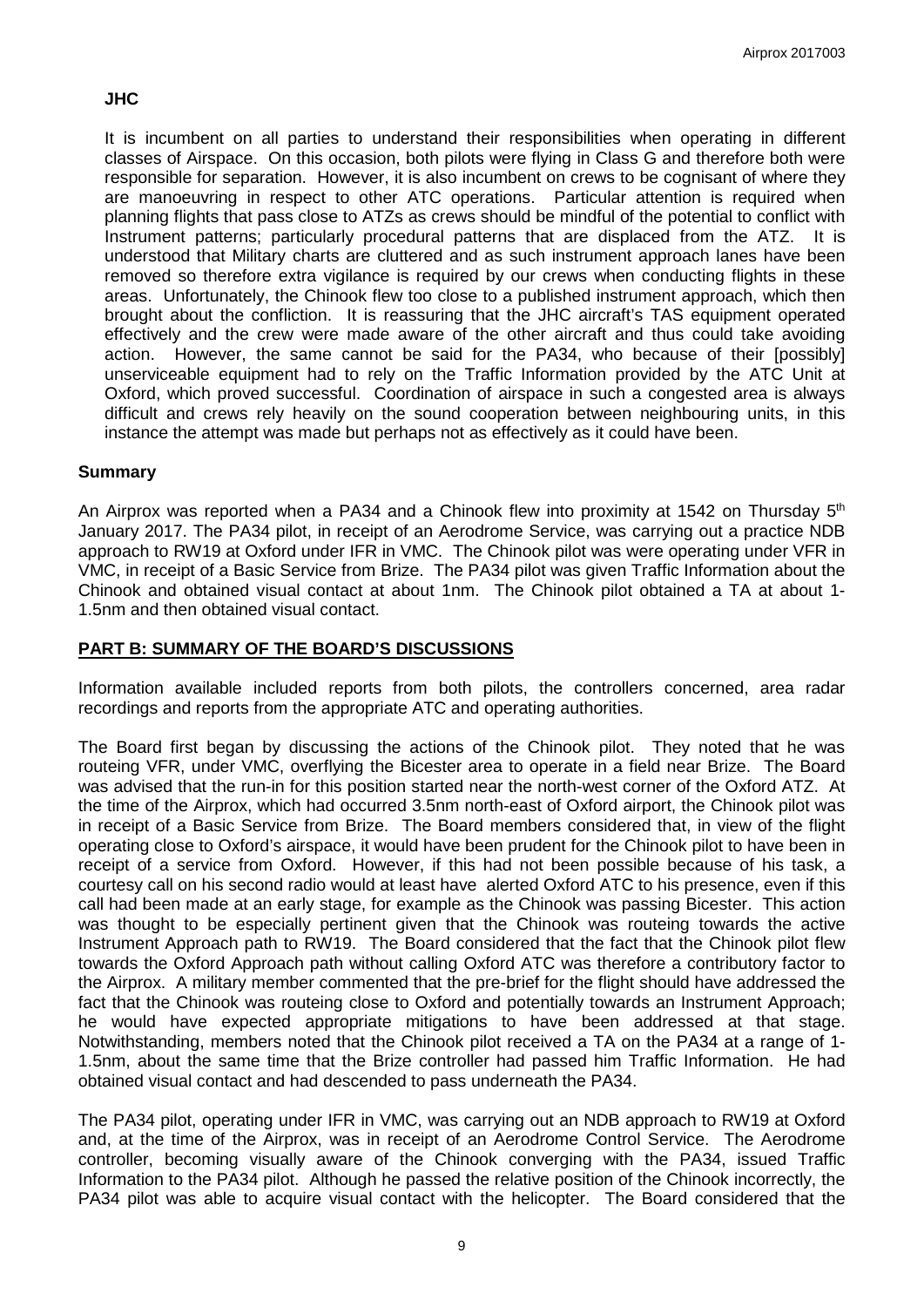PA34 pilot took appropriate and timely action by levelling off, because the Chinook was below him and descending.

The Board commented that it was unfortunate that the Brize Radar controller had only been able to file a shortened report because he had not been aware that an incident had taken place until one week after the event. Nevertheless, he was able to report that he had noted that the Chinook was crossing the Oxford RW19 approach lane and had telephoned Oxford ATC on the direct line to inform them about the presence of the helicopter. Believing that there was the possibility of a risk of a collision, he had appropriately issued the Chinook pilot with Traffic Information about the PA34. Having not received a response to his call to Oxford on the direct line, he later found out that Oxford had been trying to contact him, but on a switchboard line. If he had realised that this was a call from Oxford he would have answered it but there was no indication of the caller on this line and ATC members confirmed that he was correct to prioritise his direct line. ATSI subsequently reported that they had listened to the recording of the telephones and Brize could be heard answering a call from Oxford but without success and so the controller had disconnected, suggesting that Oxford had rung the direct line initially but for whatever reason it never connected.

The Board then turned its attention to the cause and risk of the Airprox. Members acknowledged that because both pilots were operating in Class G airspace it was ultimately their responsibility to 'see and avoid' each other irrespective of ATC involvement. With this in mind, members initially deliberated whether the cause had been a conflict in Class G resolved by both pilots, or whether the Chinook pilot had flown into conflict with the PA34 for which he was required to give way. However, after much debate, the majority of the Board came to the opinion that there had in fact not been a conflict because the Chinook pilot was already descending below the PA34. Consequently, in the end, members agreed that the incident was best described as the PA34 pilot being concerned by the proximity of the Chinook. This led to an equally lengthy discussion about the risk of the Airprox, and in particular whether it should be assessed as Category C (safety degraded but no risk of collision) or Category E (normal safety standards and procedures pertained). Several members thought that it should be Category C because, in their opinion, safety had been degraded because of the relative positions of the two aircraft and the fact that the Chinook had flown through the Oxford approach path without contacting them. Additionally, although the action taken by the Chinook pilot had prevented the possibility of a collision, they opined that it had resulted in the PA34 pilot not being able to continue his procedure because he had to stop his descent on his Instrument Procedure. They therefore opined that this was not normal operating practice. However, other members thought that, notwithstanding both aircraft had manoeuvred, the encounter was a normal feature of Class G seeand-avoid operations; the Chinook pilot had seen the PA34 and had descended, and the PA34 had also obtained visual contact and had stopped his descent. They further commented that, in the event, the CPA was 1000ft vertically as they passed each other and so this was well within the bounds of normal Class G operations. Because of the split in the Board's opinion of the risk, the Chairman decided that a vote was necessary to establish the Board's view. Although not unanimous, the majority of the Board voted that the risk should be assessed as Category E.

The Board noted the comments made by the PA34's operating company about the difference between military and civil charts in depicting whether an instrument approach existed at civil airfields outside CAS. The HQ JHC member commented that the Chinook crew were based at Benson and would have been well aware of the Instrument Approach paths at Oxford. As a result, on this occasion, the Board felt that the absence of a feathered display on the military chart was not directly pertinent. However, prompted by this incident, the HQ Air Training member undertook to contact the military Aeronautical Information Documents Unit (AIDU) to seek their opinion as to whether the addition of such annotations to the military map would be feasible.

Several members wondered whether Oxford were aware of the position of the various farmer's fields that are used by Chinook pilots on a regular basis. As a result of this Airprox the HQ JHC member reported that he would liaise with Benson, Odiham and Oxford to provide any appropriate information to Oxford that might assist their awareness of such operations.